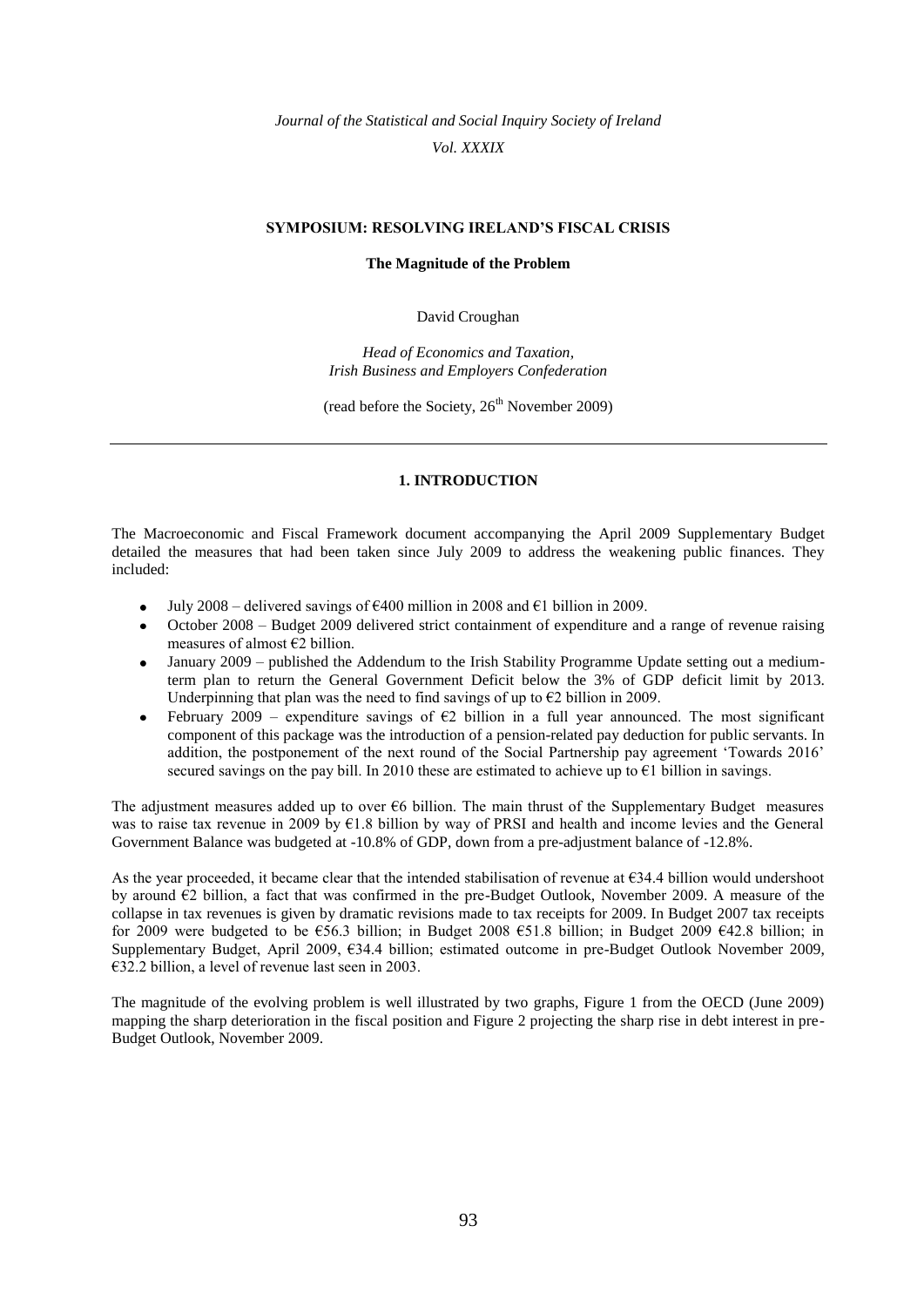

**Figure 1: The Fiscal Position has deteriorated sharply <sup>1</sup>**

1. The balance includes additional fiscal measures outlined by the authorities for 2010 in the April 2009 Supplementary Budget.

Source: OECD Economic Outlook Database and provisional update to June 2009 Economic Outlook 85 projections. StatLink #### http://dx.doi.org/10.1787/732183113706



**Figure 2: National Debt**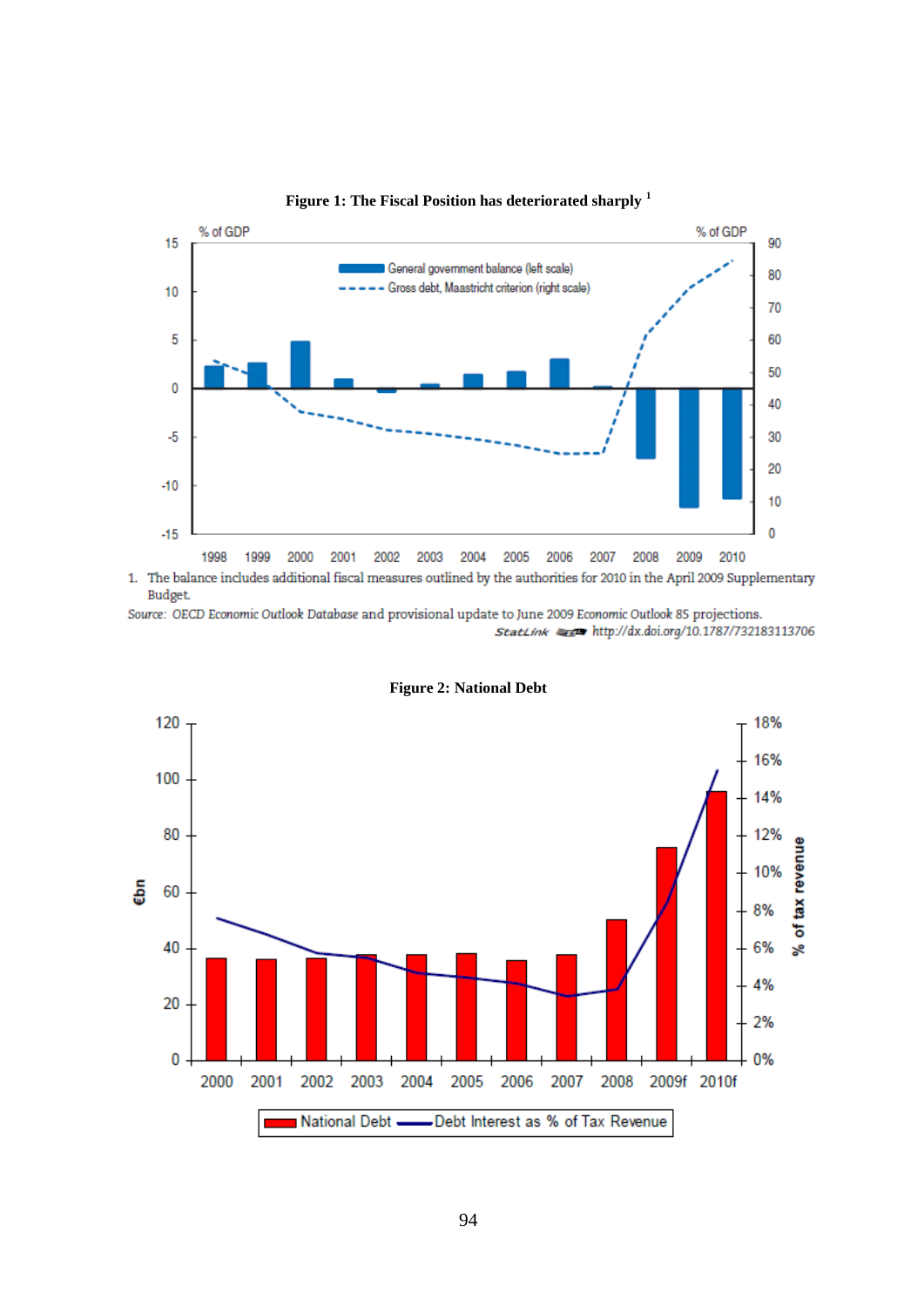The need for urgent effective correction is clear, and in IBEC"s view should in no way be long-fingered or postponed. The very sharp rise in the debt has serious consequences. First, it usurps significant amounts of tax revenues that could be put to better use; second, it greatly reduces the flexibility of the economy to cope with any other shocks; thirdly, it is by no means certain that Ireland will be able to continue to borrow to finance a mounting deficit and makes the economy vulnerable to increased interest rate spreads and credit rating downgrades. The interest element of servicing the national debt was 3.5% of tax revenue in 2007; in 2009 it is estimated to be 8.5% of tax revenue and by 2010 it will be 16%. Failure to take action quickly risks getting into a vicious circle as the Department of Finance puts it of "running to stand still". Such high interest rate ratios were last seen in the mid 1990s, having taken a decade to reduce from over 30% in the 1980s (from Budgetary Statistics, Department of Finance, 2009).

The recent extension of the excessive deficit procedure for Ireland from 2013 to 2014 was in no way a softening by the European Commission (2009) of its excessive deficit procedures. It was indeed a recognition of the deteriorating outlook for the Irish economy. As the Commission noted, "overall, it can be concluded that, assessed against the economic forecast underlying the initial Council recommendation, adopted on 27 April 2009, unexpected adverse economic events with major unfavourable budgetary effects have occurred in Ireland". The Commission want on further to make the point that "the worsening of the deficit in 2009 is exclusively due to a much worse than anticipated downturn and revenue falling significantly beyond what could be expected on the basis of standard elasticities and has occurred in spite of significant consolidation measures."

"The authorities have taken effective action in 2009 to contain the fiscal deterioration. However, the unexpected adverse economic events with major unfavourable budgetary effects which have occurred in Ireland led to a revision of the deficit target for 2009 to 12.5% of GDP despite the significant consolidation efforts. Furthermore, the growth outlook for 2010 appears more unfavourable than projected in the Commission services" January 2009 interim forecast. This warrants an extension of the deadline for the correction of the excessive deficit from 2013 to 2014.

Against this background, bringing the deficit below 3% of GDP by 2014 will require significant consolidation efforts. A credible and sustainable adjustment path would require the Irish authorities to, in particular, specify consolidation measures in the budget for 2010 in line with the package announced in the April 2009 supplementary budget, and ensure an average annual structural budgetary adjustment of 2% of GDP over the period 2010-2014. In addition, the Irish authorities should specify the measures that are necessary to achieve the correction of the excessive deficit by 2014 cyclical conditions permitting and accelerate the reduction of the deficit if economic or budgetary conditions turn out better than currently expected."

There is, therefore, little comfort for those who have argued that correction of the deficit should be more gradual and effected over a period of eight or more years.

### **2. INTERNATIONAL LESSONS**

Ireland has no option but to embark on an intense period of fiscal consolidation to restore stability to the public finances, and to prepare for the significant challenge of an ageing population. To argue for more graduation is to view the current crisis in isolation from the long-term reality of an ageing population. Not surprisingly, there are lessons from previous crises that are of some comfort and others that make harsh reading.

The OECD (2007) has analysed a large number of fiscal consolidation episodes since the late 1970s. It found that large initial deficits, with high interest rates have been important in prompting adjustment and boosting the overall size of the consolidation. This in part reflects public awareness of the problems which helps overcome resistance to the harsh realities of the consolidation effort. It cites the consolidation efforts to qualify for euro area membership that were helped by the known fiscal targets required. This was certainly true of Ireland"s successful consolidation in the 1990s as the deadline approached. Knowledge, too of the late 1980s/90s consolidation was helped by a shared understanding of the need for consolidation by the social partners. It is by no means clear that the same level of shared understanding of the need for consolidation exists in 2009. The magnitude of the size of the correction may yet harness minds to the task.

The quality of the adjustment process is also important. An emphasis in the OECD study of the consolidation process emphasises that cutting current expenditures is associated with overall larger consolidation and a large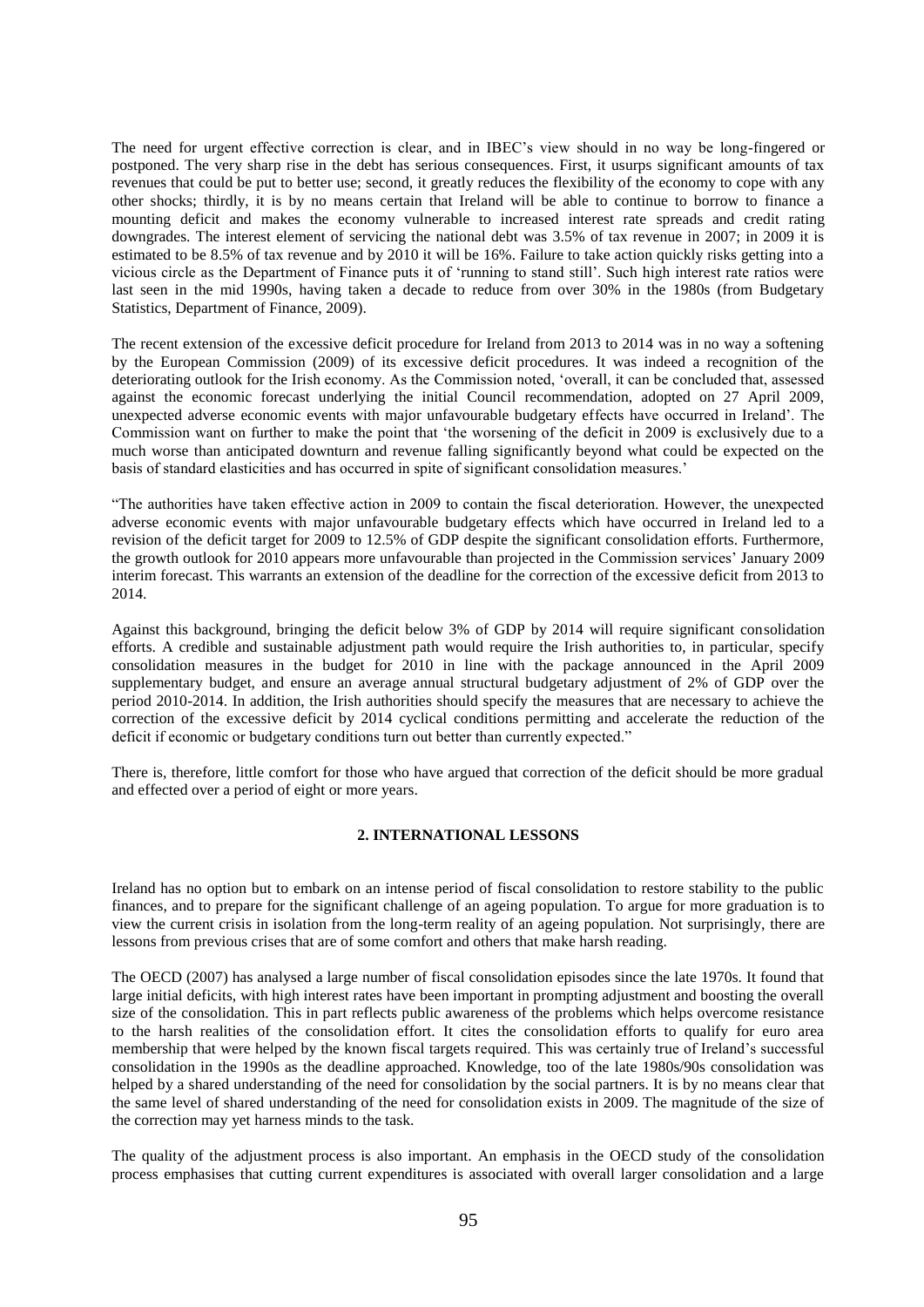weight on social spending cuts increased the chances of stabilising the debt/GDP ratio. This is associated, importantly, with a higher level of determination by government to consolidate through expenditure reductions rather than revenue raising which in turn can gain a sympathetic response from private savings which helps to bolster demand.

While the study shows that most adjustments were modest and of short duration, it points out that intense efforts are difficult to maintain over time either because of adjustment fatigue or because the large easier to implement measures tend to be done first. However, it has to be noted that large improvements also reduce the need for continued consolidation.

Spending restraint is more effective. The OECD says that empirical studies suggest that spending restraint – especially with respect to government consumption and transfers – is more likely to generate lasting fiscal consolidation and better economic performance. The OECD quote that Van Hagen et al (2002) had found that the likelihood of sustaining consolidation efforts seem to rise when governments tackled politically sensitive items on the budget such as transfers, subsidies and government wages. Spending-based consolidation resulted in lower household savings and higher GDP growth and tax increases are a much more costly way of achieving fiscal sustainability compared with spending restraint. Back tracking, or the consolidation phase being unwound by one third within two years is more likely to occur when the improvements were small and were usually associated with spending increases.

Alesina and Perotti (1995) found that successful fiscal adjustment relied mostly on cuts in transfer programmes and in government wages and employment. Unsuccessful adjustment virtually ignored these two expenditure components, aiming most of the adjustment at the revenue side. Their research found that fiscal adjustments may not be contractionary and on the contrary successful fiscal adjustments are often associated with increases in growth, crowding in of private investments and reduction in unemployment. They found that it is not, however, possible to successfully reduce government debt without a sizeable retrenchment of the two components of spending which are notoriously more politically difficult to cut: transfers and the government wage bill. They also found that relatively drastic fiscal adjustments are not associated with macroeconomic catastrophes such as major recessions with surges in unemployment. In developed economies transfer programmes and pension systems are increasingly becoming the key component of the fiscal imbalance. One note of caution for the Irish adjustment process is that unified governments rather than coalition governments were more likely to carry through successful fiscal adjustments.

Jens Henriksson (2007) makes a number of observations that are instructive, some of which are also found in the OECD study. He makes the point that expenditure cuts succeed more than tax increases; and cuts in current expenditure are more sustainable and less damaging to the economy. Strong public finances are associated with strong macroeconomic fundamentals and hence solid growth. A country is not free if it is heavily indebted and must suffer the scrutiny of markets and rating agencies and media. It is, therefore, very important that the government has a credible consolidation policy with set goals which it sticks to. This has the important dual effects of generating confidence at home, which is essential to both business investment and consumer spending, and abroad which impresses investors and market participants. Another essential feature he identifies is for governments to keep long-term goals in mind. An example explored by Suonperä (2009) is Finland. She shows that Finland"s long-standing emphasis on science and technology which was developed in the 1960s was not forgotten in the financial crisis of the early 1990s. Despite the fact that private sector funding to R&D fell by 5.9% in 1991 this was offset by strong growth in public funds so that R&D expenditure overall continued to grow. An important lesson for Ireland is not to neglect productive investment. Throughout the crisis Finland maintained its long-term strategy of prioritising investment in R&D. Investments in R&D and, in particular, education have a substantial lag, which is why stability and certainty in terms of public policies and sources of funding are crucial.

## **3. THE GENERAL CONSENSUS AMONG IRISH ECONOMISTS**

There is substantial agreement among most Irish economists of the need to make substantial and immediate adjustments to the exchequer finances and that the bulk of that adjustment should come from current expenditure reductions. As Professor Patrick Honohan (2009) has said, bringing the finances back to a sustainable position does not require reinventing the economy. The goal of policy should be to regain as far as possible many of the structures and relativities of just a short number of years ago.

He goes on to say that it is necessary to rebalance public spending and taxation through setting both of them at levels that are sustainable over time and not sensitive to cyclical economic conditions. More generally, restoring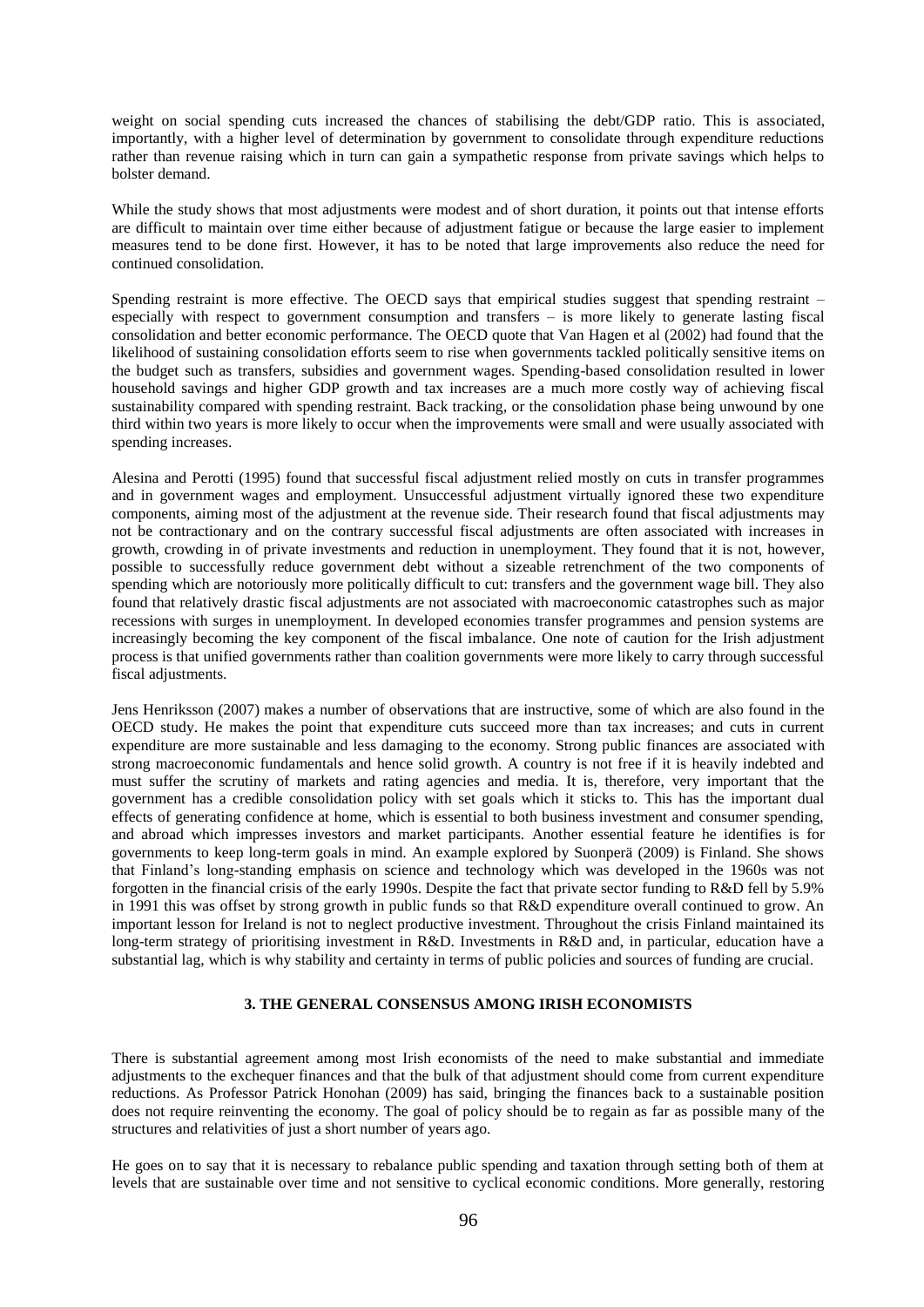the structure of the broader economy to that which prevailed around the start of this decade would help bring about a return to sustainable employment-generating growth.

He proposed that the fiscal crisis – then emerging into full view – could best be addressed by looking back a few years to where we had been around the turn of the millennium in terms of the shares of taxation and spending in GNP. Those years define the end of the thoroughly healthy and sustainable path of aggregate activity. Getting back to those shares seemed like an appropriate target. In his view wider rebalancing of the structure of the economy (going beyond just tax and spending) to something much closer to that of the year 2000 would leave us best placed for a resumption of employment-generating growth on a sustainable basis.

Wage discussions need to recognise the increased purchasing power of money in an environment where inflation is falling; if not then our wage structures will move out of line with competitors. Retaining wage competitiveness to sustain and increase employment is a key priority, even if it means cuts in nominal wages.

Professor John FitzGerald (2009) too, has contributed useful analysis with regard to the estimation of the size of the structural deficit, and how rapidly this should be eliminated over the next five years to 2014. He estimates the structural deficit to be of the order of 6 or 7 per cent of GDP. Drawing on lessons from Ireland in the 1980s and Finland in the 1990s suggests the importance of taking rapid action. FitzGerald makes the point that there will not be a major recovery in employment until the domestic private sector recovers confidence. He suggests that if it is right that one big push on fiscal policy would be enough to set the economy and the public finances on a recovery path then, once that recovery is established in 2011 and 2012, domestic demand will recover. However, if the private sector faces further years of uncertainty concerning cuts and increases in the tax burden, then confidence will be very slow to return, delaying a return of actual output to its potential level. Tough action now, he says, is likely to result in enhanced confidence in financial markets about the sustainability of the Irish recovery. FitzGerald makes a number of conclusions. First, that Budget 2010 be designed to make adjustments of about €5 billion. As normal wages are currently above their long-run equilibrium level, more of the incidence of taxes should fall on employees rather than business. Secondly, in 2010 it would be best to avoid increasing taxes on labour in the medium-term, though recognising that up to 2009 labour taxes in Ireland were very low for those on average or below average wages. Thirdly, there is an argument for temporarily shifting some of the burden from employers" social insurance contributions to employees" or to income tax. Fourth, the composition of investment should be examined to ensure it produces the maximum impact on productive capacity of the economy. There is a need to adjust to a stable level of infrastructural investment likely to be about 4% of GNP. Fifthly, current expenditure cuts in 2010 of more than the  $\epsilon$ 1.5 billion in the April 2009 Budget would be appropriate. Finally, the welfare system needs to be prepared for a world where wages and prices are lower than they were in 2008.

Professor Philip Lane (2009) cautions that international evidence suggests that tough fiscal decisions are hard to implement and therefore the focus for the Government must be the structural deficit requiring redeployment of resources to maintain the most acute services. He also makes the point that the preservation of service levels would be greatly facilitated by a further round of pay reductions. Given the great degree of uncertainty, he says the bias in fiscal policy should be towards greater prudence as under-spending is more easily rectified than overspending.

The report by McCarthy (2009) and the Commission on Taxation (2009) have provided a wealth of relevant information on which the government can draw in framing its adjustment package. Budget 2010 is not just a budget for the next year, but under the excessive deficit procedure must include a credible consolidation plan that aims to reduce the deficit to 3% of GDP by 2014. As we have pointed out in our pre-Budget Submission 2010 (2009) EU rules do not distinguish between structural and cyclical deficits which could place undue pressure on meeting the 2014 target date if the global upturn proves to be less solid. Nevertheless, IBEC has given strong support to government taking strong corrective and immediate action.

Government has recognised that correcting the public finances is one of the three essential steps in economic recovery. Over the past year or so it has taken a number of steps in its efforts to limit the rise in the budget deficit. Unfortunately, the measures taken have been neither of the correct type or of sufficient scale. Budget 2010 has now become a defining moment for Ireland"s future economic prospects. It is essential that government takes the brave decisions required in order to return the public finances to a sound footing. Government needs to frontload the fiscal consolidation process so that Budget 2010 delivers the majority of the adjustments needed and subsequent budgetary adjustment can be less severe. IBEC believes that if sufficient fiscal correction is delivered in Budget 2010 the economy will return to trend growth much quicker than would otherwise be the case and the need for future adjustments could be obviated.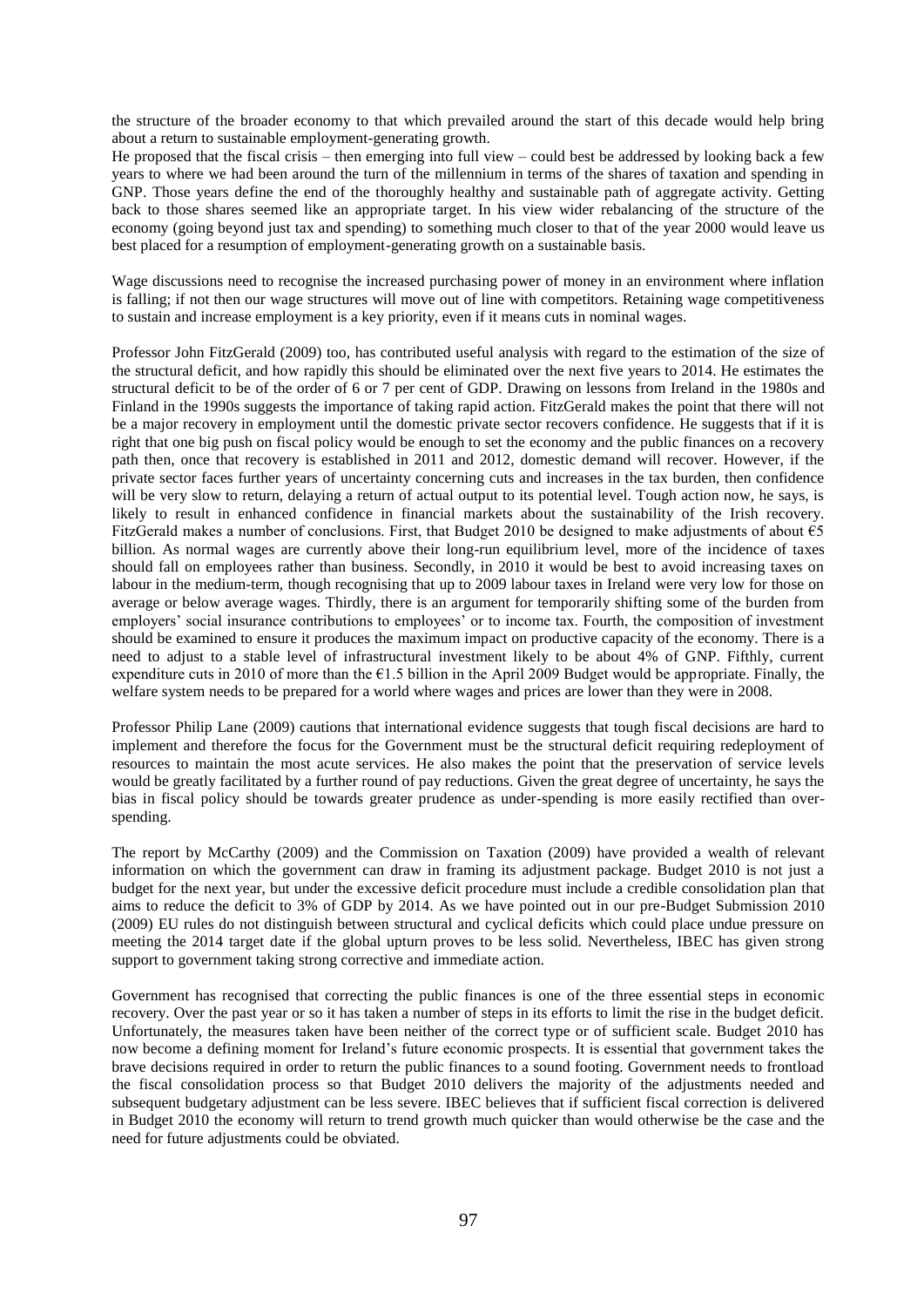It would of course be incorrect for policy makers to try and correct for the cyclical shortfall. Instead they must focus on efforts to address the structural difficulties in the Irish economy. Government's priority must remain elimination of the structural deficit as quickly as possible. The scale of this challenge is probably best illustrated by the collapse in the construction sector and the disappearance of the related tax revenues. Property related tax revenue peaked at almost 5% of GDP in 2006 but will be less than 1% of GDP in 2009.

In our view Budget 2010 must achieve the following:

- Maintain progress towards bringing the General Government Balance (GGB) below 3% by 2013. In order to achieve this, the scale of fiscal adjustment will need to greater than that set out in Budgetary projections of the April 2009 Supplementary Budget. IBEC recommends a total adjustment package of  $€5$  billion – with  $€4.5$  billion coming from expenditure cuts and  $€0.5$  in the form of additional tax revenue
- Measures to address the structural deficit in the public finances should be accelerated so that the majority of that adjustment in frontloaded into the 2010 Budget. If sufficient progress is made in Budget 2010, and the economy begins to recover in 2011, the scale of fiscal adjustments needed over the coming years may be less than currently envisaged
- The public sector pay bill will need to be reduced further on the basis that firstly; given the high percentage of total current expenditure accounted for by public sector pay, significant expenditure reductions can not be achieved without further cuts to the pay bill and secondly; restoration of Ireland"s competitiveness requires that public sector pay levels are brought back in line with both private sector comparisons in Ireland and public sector pay levels elsewhere in the EU. In addition to the review of higher remuneration in the public sector a more comprehensive update of the work of the Public Sector Benchmarking Body is required. This exercise should fully take into account the value of pensions and job security which public servants benefit from, and international comparisons in public sector pay. In the interests of national competitiveness and the quality of services provided to business and the public, it is better that the public sector pay bill is reduced through a unit cost reduction in the services delivered rather than through an excessive decrease in public sector numbers and service quality. IBEC recommends that the public sector pay and pensions bill is reduced by at least a further  $\epsilon$ 2 billion during 2010 and 2011. One of the immediate measures required to achieve this is the cancellation of all pay increments. Pay increments awarded to public servants during 2009 are estimated to have cost about €250 million p.a.
- To date excessive focus has been placed on increasing taxation rather reducing expenditure and this must be redressed in the upcoming budget. The tax component of the total fiscal adjustments made to date has been over double the current expenditure reductions. The Supplementary Budget targets taxation increases of  $\epsilon$ 2.5 billion for 2010 (on a full year basis) and current expenditure cuts of just  $\epsilon$ 1.5 bn. The planned adjustments for 2011 are taxation increases of  $\epsilon$ 2.1 billion and current expenditure cuts of  $\epsilon$ 1.5 bn. The continued excessive reliance on tax increases to address the budget deficit is entirely inappropriate and this strategy must be reversed
- The overall reduction in current expenditure in Budget 2010 should be substantially greater than the  $E1.5$ billion identified in the Supplementary Budget. IBEC proposes that  $64$  billion is cut from the current expenditure budget for 2010. This reduction should comprise of  $\epsilon$ 1.3 billion in the social welfare bill; €1.4 billion in the public sector pay and pensions bill; and  $€1.3$  billion in the provision of other current services
- The capital investment budget for 2010 must at the very least be maintained at the level envisaged in the Supplementary Budget. Gross voted capital expenditure of  $66.6$  billion in 2010 would be 30% less than that envisaged for the year in Budget 2008 and there is no room for further reductions to this budget. It is essential at a time of exceptionally weak activity in the domestic economy, that Government continues to invest in much needed public infrastructure
- The additional tax increases planned for Budget 2010 should not exceed  $\epsilon$ 0.5 bn.

## **4. THE IRISH TAX STRUCTURE**

The structure of the tax system has a significant impact on economic growth. The Irish tax system was instrumental in supporting economic prosperity over the past two decades. Irish tax policy has gotten much more right than wrong in recent years and the development of a strong enterprise base was largely driven by sound corporate and income tax policies, in particular. In more recent years, aspects of the tax system played a part in the overheating of the domestic economy. Nevertheless, the Irish tax system has proven itself to be much more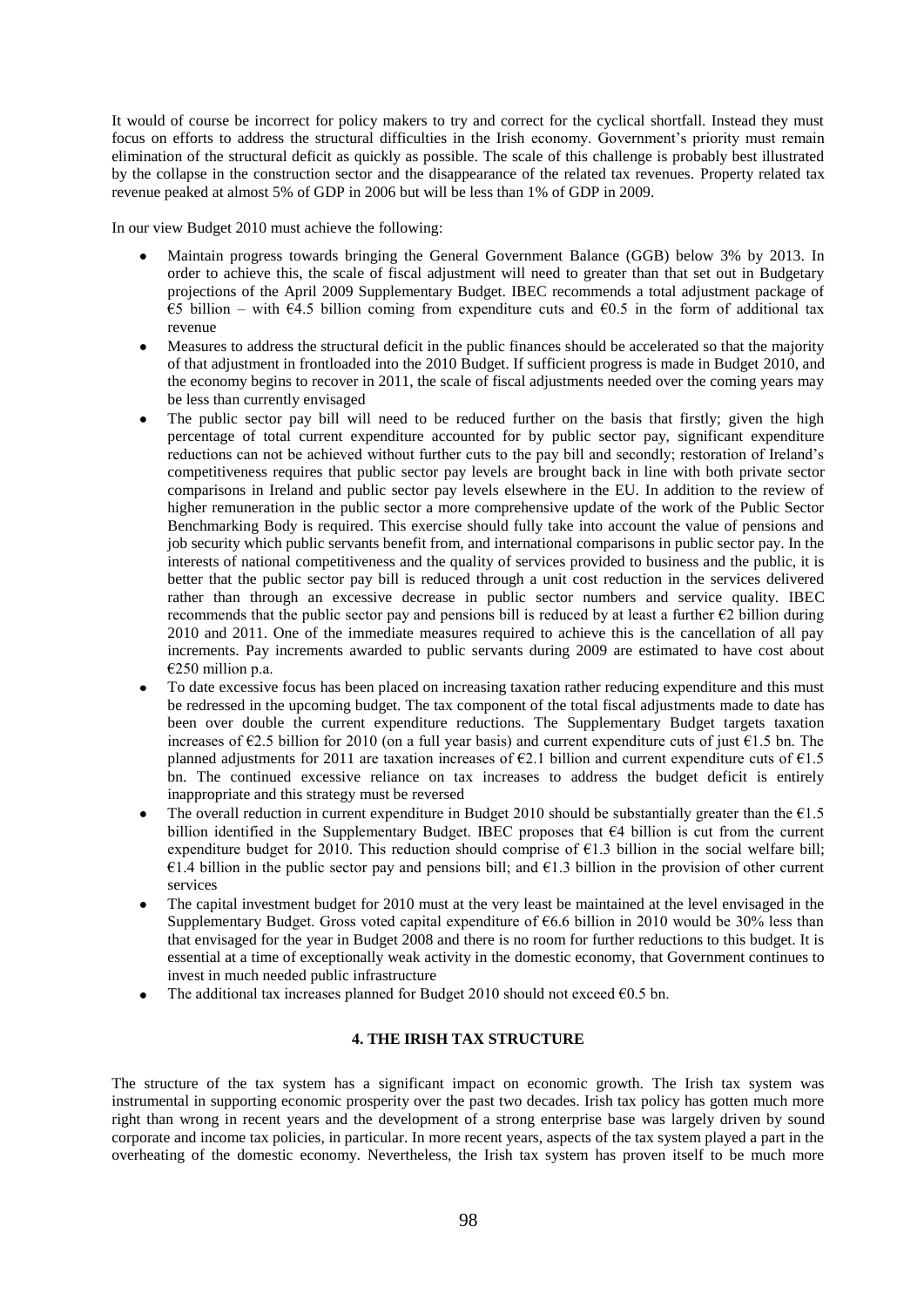responsive than those in most other EU countries and it will have a vital role to play in supporting economic recovery.

IBEC believes that the overall structure of the Irish system is largely appropriate, with the exception of an overreliance on asset transaction based taxes, and Government should tread carefully in relation to potential reforms. The policy of charging relatively low taxes on the mobile factors of production – corporations and labour has proved very successful and should not be changed. Despite the scale of the difficulties in the public finances it is vital that Ireland continues to offer a competitive corporation tax offer to mobile investment. The introduction of the new intangible assets taxation regime earlier this year will further enhance Ireland"s reputation as an investment location. In order to ensure that the Smart Economy objectives come to fruition, Government must maintain its commitment to the current corporation tax offering.

Prior to the most recent budgets, Ireland had low taxes on labour. Those earning average or below average earnings were the main beneficiaries of this and their effective tax rates were amongst the lowest in the OECD. For workers on above average earnings, the advantage was much smaller and as per 2007 international comparisons, the effective income tax rate for a worker on double average earnings was about the same as the OECD average. Thus prior to recent income tax increases, the tax base on income earned was very narrow but the effective tax rate for high skilled (above average earnings workers) was not particularly low by international standards. The very substantial increase in the effective income tax rates over the course of the last two budgets has greatly altered Ireland"s competitive position.

A key feature of Ireland"s tax system has been the absence of a non-transaction based property tax. The collapse in stamp duty revenue has accelerated the need to introduce a replacement tax. Research indicates that property tax is the least damaging tax to economic growth. Introduction of a property tax would also constitute a significant move in efforts to achieve a broader tax base. IBEC supports the introduction of a residential based property tax but cautions that implementation and administration may prove complex. Government should therefore be prudent in assessing the immediate revenue yield from such a tax.

IBEC accepts that some increase in existing tax rates and the introduction of a small number of new taxes are required in order to address Ireland"s fiscal difficulties. Some have argued that much of the reason for the crisis in the public finances is due to Ireland"s low tax burden. It is true that the overall tax burden in Ireland is lower than that in a number of EU 15 countries but it is also higher than that in many developed countries. Countries such as Canada<sup>1</sup> and Australia have been successful in funding world class public services from tax burdens about the same as that in Ireland. In the medium-term Ireland should continue to target a tax burden of about 33% of GDP. While tax as percentage of GDP may increase in the short-term, high taxes must not be maintained over time. The emphasis must remain on obtaining excellent value-for-money from public services. Inappropriately high taxes will merely enable ongoing inefficiency in the public sector.





-

 $1$  Canada tax revenue as percentage of GDP was 33% in 2008; in Australia it was 31%.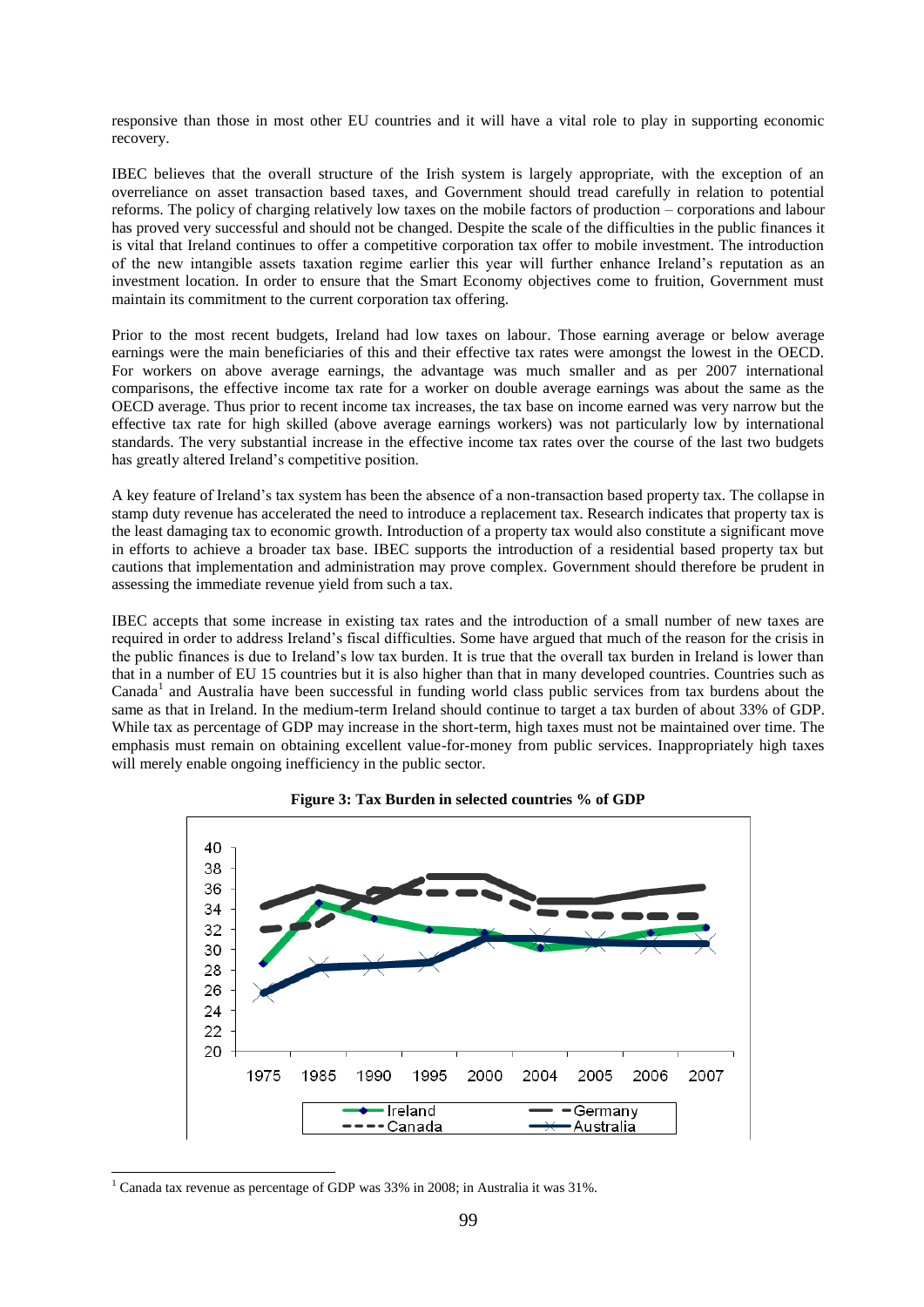Effective income tax rates in Ireland have risen substantially during the past two years or so. For a single person earning an income of  $\epsilon$ 100,000, the effective tax rate has increased from 33.8% in 2008 to 38% in 2009 and would be 40% in 2010 (assuming no further changes in Budget 2010). Those on average or below average income will continue to benefit from relatively low income taxes in an OECD context. Many workers above average earnings are facing an effective income tax rate well above the OECD average and Ireland is rapidly losing its attractiveness as a location for mobile, high skilled, high income labour. Any further increases in income tax rates will greatly diminish Ireland"s ability to both attract and retain the type of skilled labour needed to deliver the Smart Economy.



**Figure 4: Effective income tax rate for single person with income of €100,000**

A recent KPMG Income Tax and Social Security Rate Survey for 2009, found that Ireland has lost considerable ground to competitor countries in relation to the attractiveness of our income tax system. For high income earners Ireland had the 19th highest effective income tax rate out of the 81 countries surveyed in 2009. In 2008, Ireland was 40<sup>th</sup> of the countries surveyed. Significantly, effective income tax rates for high earners in 2009 were found to be higher than in Germany, the UK or Japan. The relative after-tax position of middle-income earners in Ireland has also suffered greatly as a result of the recent tax increases. Those earning €60,000 p.a. went from having the  $63<sup>rd</sup>$  (out of 81) highest effective tax rate in 2008 to the 39<sup>th</sup> highest tax rate in 2009.

In addition to the impact which higher income taxes have on the incentive to work and Ireland"s ability to attract and retain skilled labour, they also further exacerbate the country"s weak competitive position. The substantial increase in the income tax burden over the past year has greatly weakened firms" ability to reduce labour costs. Employers have noted that the willingness of workers to accept wage reductions was much lower after the April Supplementary Budget than it was prior to it. Further increases in the income tax burden would also increase the pressure for wage increases once the recession abates.

IBEC believes that it would be a serious policy error for Government to increase the income tax or social security burden any further in future budgets. Budget 2010 should simplify the current system of income levies and health levies into a more streamlined income tax system of two tax rates. In the short-term this would mean that the standard rate of income tax should be increased to 25% and the marginal rate of income tax to 45%. All of the temporary levies should be abolished and there should be no further increases in PRSI rates or to the employee PRSI ceiling. Once fiscal circumstances permit, both rates of tax should be reduced to a level which provides Ireland with lower effective income tax rates compared to those in our main competitor countries. In relation to employees' PRSI, Government must recognise the equity issues between public and private sector employees. When the PRSI burden is increased it applies to all private sector workers but only a proportion of public sector workers. In the absence of a complete overall of the PRSI and social welfare system, there should be no further increases in the PRSI ceiling.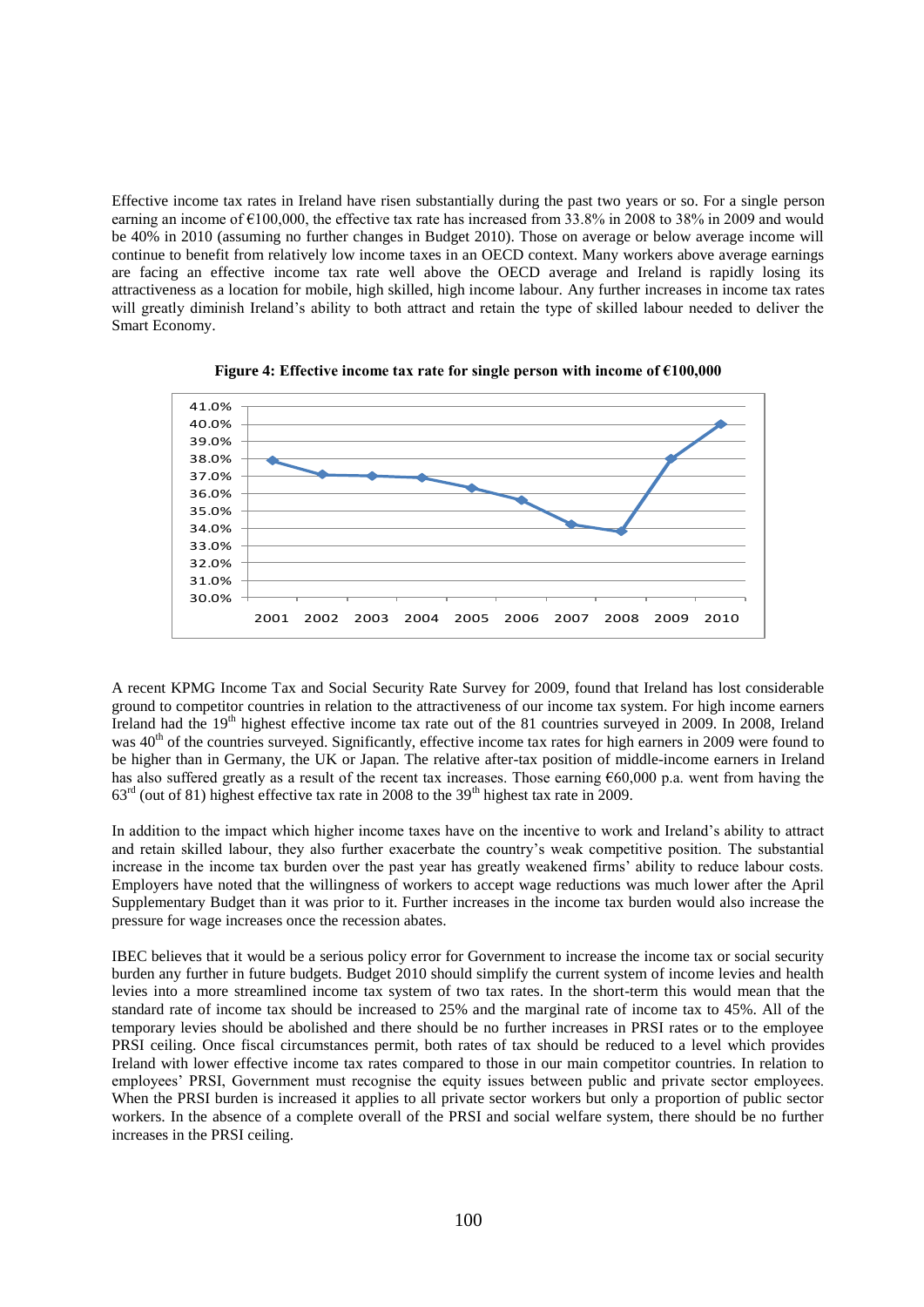## **5. THE COMMISSION ON TAXATION REPORT**

IBEC broadly supports the report of the Commission on Taxation and urges Government to commence implementation of the bulk of its recommendations in Budget 2010. There are a number of recommendations in the report, however, which IBEC believes would be damaging to enterprise and the wider economy and should not be implemented.

There are recommendations that IBEC believes should be implemented in Budget 2010:

- R&D tax credit scheme: the Commission's proposal to allow offset of the credit against either employers' PRSI or corporation tax should be implemented immediately (at no additional cost to the Exchequer). Changes required to the R&D Tax Credit Scheme are addressed in detail in Section 6.2.
- $\blacksquare$ Stamp duty on shares: The abolition of stamp duty on quoted shares from the current 1% rate would help reduce the cost of capital for Irish companies and remove the competitive disadvantage which Irish listed companies currently face against those in most EU countries where stamp duty has already been abolished. The change should further enhance Ireland as a location for investment and should encourage more companies to incorporate here.
- Taxation of international royalty payments: at present only those companies taxed at 10% can avail of unilateral credit relief on royalty payments. The proposed change to extend the relief to all companies would greatly support the efforts of companies doing business in non-treaty countries. Pooling of international royalty income should also be introduced in order to bring this element of the tax system into line with other areas such as tax on profits of overseas branches and on interest and dividend payments.

Other recommendations of the Commission, IBEC believes require further consideration:

- Tax exemption for patent royalties: IBEC rejects the Commission"s conclusions and recommendations in  $\bullet$ relation to this scheme. We acknowledge that in the past, the scheme has been misused by a small number of businesses, not genuinely engaged in R&D activity. Changes to the scheme in recent years, however, coupled with more stringent application by Revenue, has meant the scheme is now targeted at supporting genuine R&D and innovation. This scheme has a significant impact on the innovation performance of the indigenous enterprise sector, in particular, and any changes to it would fly in the face of the Smart economy objectives
- Tax relief on pensions: IBEC believes that the recommendation to reduce the tax relief on personal pension contributions for those taxed at the higher rate would be very damaging to pensions coverage in Ireland. The Commission has made no effort to assess the behavioural impact on those currently contributing to a pension. It may well transpire that the change to a single tax relief rate for personal pension contributions would do little to improve coverage for those on lower incomes and would greatly reduce pensions coverage for those taxed at the marginal rate.
- Remittance basis of taxation: Ireland"s economic vision (through the Smart Economy and other policies) is to develop a highly innovative traded services and high-tech manufacturing economy. In order to achieve this it is essential that Ireland remains an attractive location for mobile talent and senior executives. The Commission"s recommendation to fully remove the remittance basis of taxation would be very damaging in this regard. Higher personal income tax rates have already lessened Ireland"s attractiveness – any further changes to remittance basis of taxation would be viewed very negatively internationally and would have negative implications for FDI.
- Capital Acquisitions Tax (CAT): the recommendation to increase the effective rate of CAT for inheritances would threaten the viability of many family-owned SMEs. Ireland has a relatively weak SME base and any tax changes which would present succession planning difficulties for privately owned businesses would be a further blow to the sector.
- Employee financial involvement: a series of Government policy initiatives have sought to promote employee financial involvement in recent years. All this work would be undone, however, if the Commission"s proposals in this area were implemented. In particular, the extension of PRSI to share based remuneration would greatly increase the cost of such schemes and would be viewed very negatively by multi-national companies which use these schemes in other countries. At a time when so many companies are attempting to restore lost competitiveness, the measures proposed in the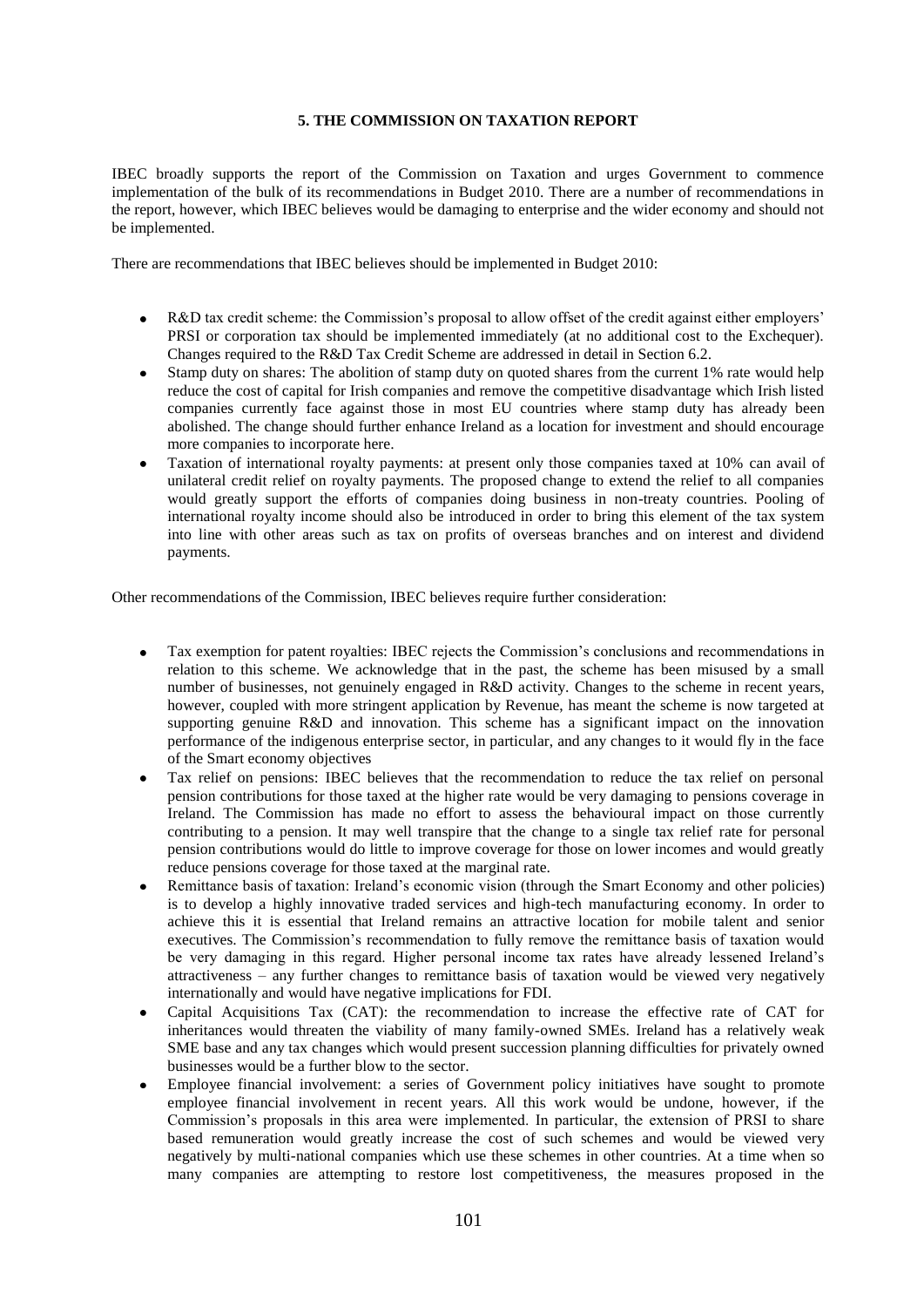Commission"s report would further increase payroll costs for companies and undo much of what has been achieved in the past year or so.

Taxation of foreign dividends: IBEC believes that the Commission was incorrect not to recommend a participation exemption regime for foreign dividends. Ireland taxes corporate recipients at a 25% rate on dividends received from overseas subsidiaries. This is notwithstanding the fact that the overseas subsidiaries would generally operate businesses which if their activities took place in Ireland, would be taxable at 12.5%. The taxation of foreign dividend income internationally is moving from taxation with credit to exemption, and Ireland is now out of line with other economies in this regard. Given the compliance burden inherent in a credit system (which requires a very detailed recording of country by country, profits and taxes for credit calculation purposes) and the fact that credit systems are very much in the minority, it is recommended that Ireland moves to a participation exception regime on foreign dividends. Such a change would greatly strengthen Ireland"s attractiveness as a location for corporate HQs and would advance many of the ambitions of the Smart Economy.

### *Concerns about implementation of a carbon tax*

IBEC recognises Government plans to introduce a carbon tax at some stage in the future. If such an environmental tax is to be introduced it must be done on a revenue neutral basis, providing incentives for changed behaviour in relation to carbon emissions. IBEC believes that it would be inappropriate to introduce a carbon tax at present due to the unprecedented economic difficulties and competitiveness challenges facing Irish business. The fact that emissions have fallen substantially as a result of the economic crisis also undermines the case for immediate introduction of a carbon tax.

If a carbon tax is introduced at some stage in the future it is vital that the implementation process is managed correctly. Businesses and the energy sector require at least a six month notice period before any new carbon tax would become effective. There are a range of issues to be worked through such as the financing of the collection of a carbon tax; the capacity of Sustainable Energy Ireland to implement voluntary agreements; implications for fuel tourism; and the phasing-in process for rates.

The business community would need to engage with the various Government Departments and agencies on the specifics around the introduction of a carbon tax and it is vital that a sufficient period of time is provided for this. A rushed implementation of a new carbon tax would provide a range of difficulties for administrators and businesses.

# **6. THE McCARTHY REPORT**

IBEC supports the expenditure cuts proposed by the McCarthy group (2009). We recognise that for the necessary consolidation to take place sectional interests cannot take precedence over sound policy. Naturally, we do not agree with every proposal put forward by the group and have made our reservations known in a submission to the Joint Committee on Finance and the Public Service (2009).

I do not wish to elaborate on the differences we have with the report as for the most part the thrust of our response is very positive. I would, however, like to outline our view with regard to innovation and R&D on which we do have a serious reservation.

Ireland needs to strive to become an innovation leader in Europe. To achieve this, an increase in R&D expenditure is needed throughout the innovation ecosystem. The Government must ensure that supports for R&D match those offered to industry and higher education institutions by other countries such as Finland.

In the early 1990s, Finland experienced a similar economic crisis to the one facing Ireland today. The key to Finland"s recovery was an increase public investment in research and development. Grants to academic institutions and industry actually increased in spite of the contraction in public finances. In facing its current economic difficulties, Finland is adopting the same approach that proved successful fifteen years ago. Ireland must learn from the Finnish model. Government investment can imbed innovative, high-value activity in Ireland which will provide high quality jobs. In short, innovation is fundamental to our future competitiveness.

Investment in research and development in third level institutions, through Higher Education Authority and Science Foundation Ireland programmes, is critical. While Ireland has converged with the OECD average in terms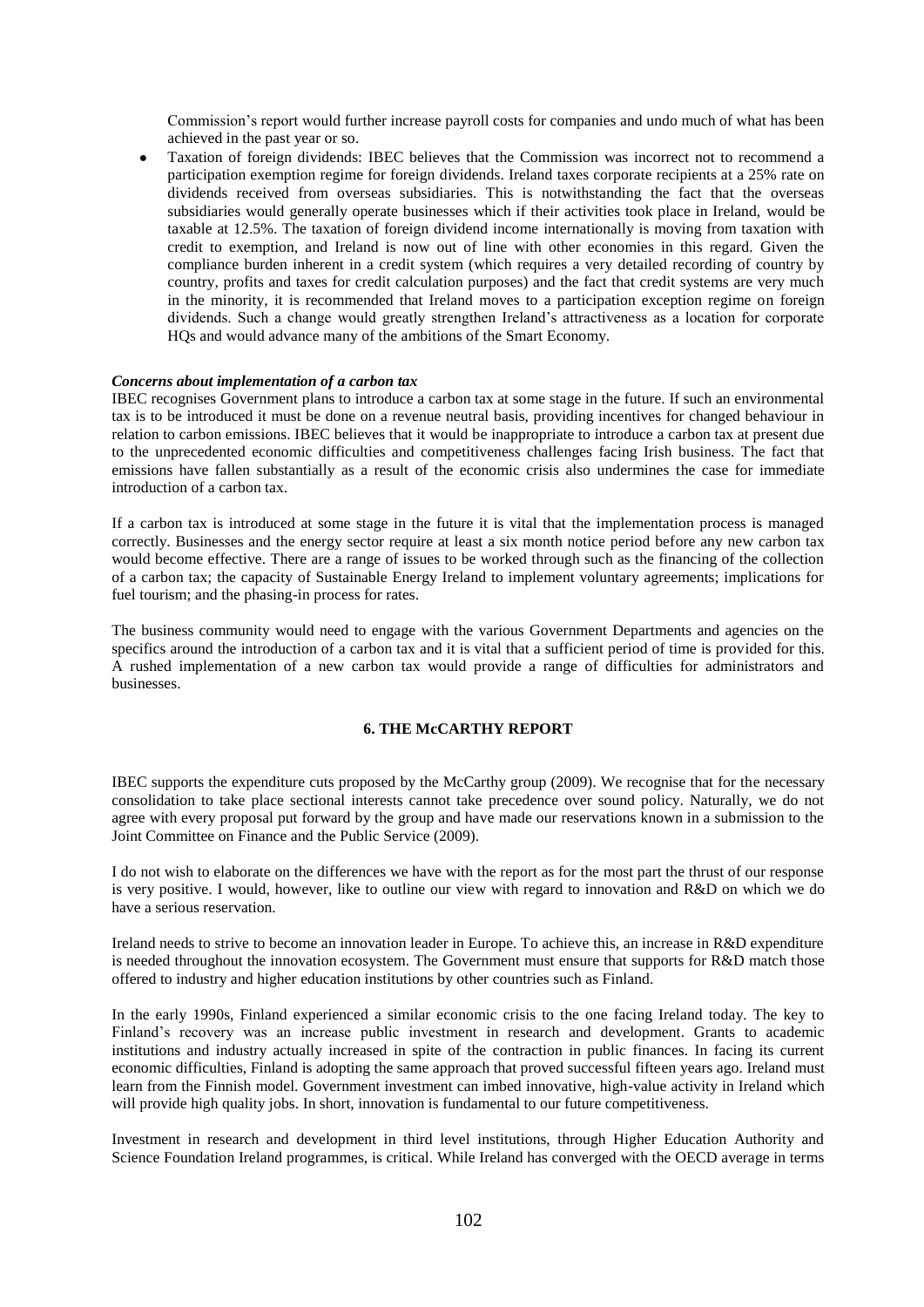of higher education research and development investment (0.46% of GNP), it still lags behind leading countries such as Sweden (0.76% of GDP) and Finland (0.64% of GDP).

Ireland is already beginning to see the returns from research and this is not a time to falter on such investment. Despite the exceptionally challenging conditions in 2008, business sector research has started to increase (to 1.09% of GNP), having remained static since the beginning of the decade. Over 40 IDA projects had a significant R&D dimension – attracted here by the increasing levels of human and knowledge capital resulting from public R&D investment. The perception by these companies of Irish policies is of vital concern to us. They have seen us as a location which provides the assurance of high levels of policy consistency – on corporate taxation since the late 1950s, on increased access to education since the late 1960s and more recently in investment in research, development and innovation. Any serious deviation from this, particularly any pause in our commitment to investment in science, technology and innovation, will have major damaging effects on our international competitiveness and will seriously impair national recovery.

Not only must we acknowledge the time required to bring successful innovations to fruition, due recognition must be paid to the inter-linkages between the stakeholders that pervade the innovation ecosystem. The national policy objective must be to ensure that the innovation needs of business are reflected in government policy and that Ireland is able to convert public investment in research into commercialised products and services. Commercialisation is the priority. This will allow the country to develop real competitive strength while also creating a dynamic enterprise culture which will drive real value creation in the economy.

Therefore, IBEC disagrees with the McCarthy report's assertion of 'the lack of verifiable economic benefits' from research investment and its recommendation to reduce total STI expenditure. However, we note its comments on the proliferation in the number of bodies involved in the formulation and delivery of STI and believe that this should be addressed.

Perhaps one main element of current government expenditure should be mentioned – that of the most difficult area, social welfare. There are a number of reasons why social welfare cannot be left out of the reforms. Firstly, the payments are a very large expenditure item amounting to 37% of current rated expenditure; secondly, social welfare expenditure has increased by 183% over the last nine years or 4.5 times the rate of inflation; thirdly, because an unintended 5% real increase was given in 2009 when the government in October 2008 had expected a rise of close to 3% not a fall of close to 13% (HICP basis). However, the most important reason to reduce social welfare payments is the detrimental effect that it has on the incentive to work as a result of the fall in wages and prices in 2009.

## **7. MEASURES TO PROTECT ENTERPRISE AND EMPLOYMENT**

Government was exceptionally tardy in implementing a programme to protect employment and help stem the increase in unemployment. Despite the delay in its implementation, the Employment Subsidy Scheme was nevertheless a welcome development. More now needs to be done to preserve as much employment as possible in firms that are ultimately viable.

The general approach of the Employment Subsidy Scheme is a sound one and the scheme provides the framework for further support measures. A second tranche of funding is urgently required through a similar scheme which would be extended to those exporting companies which do not generally receive state agency support. The number of Irish exporting companies is far greater than the typical client list of the enterprise support agencies. Those companies in the sub-supply sector (to exporting companies) and businesses threatened by import substitution, largely as a result of the weakness of sterling, should also be supported.

Increased funding is also urgently required under the Enterprise Stabilisation Fund. While the worst of the global recession may now be behind us and there are signs that international market conditions are improving for some Irish exporters, the ongoing weakness of sterling presents a major challenge for a range of Irish businesses. The rationale for Government intervention aimed at supporting otherwise viable employment therefore remains strong. The Stabilisation Fund should immediately be re-opened for 2009 in order to help businesses survive the current exchange rate challenges. Indigenous sectors in particular, such as food and drink; forestry and wood products; and traditional engineering and manufacture are in urgent need of stimulus and investment.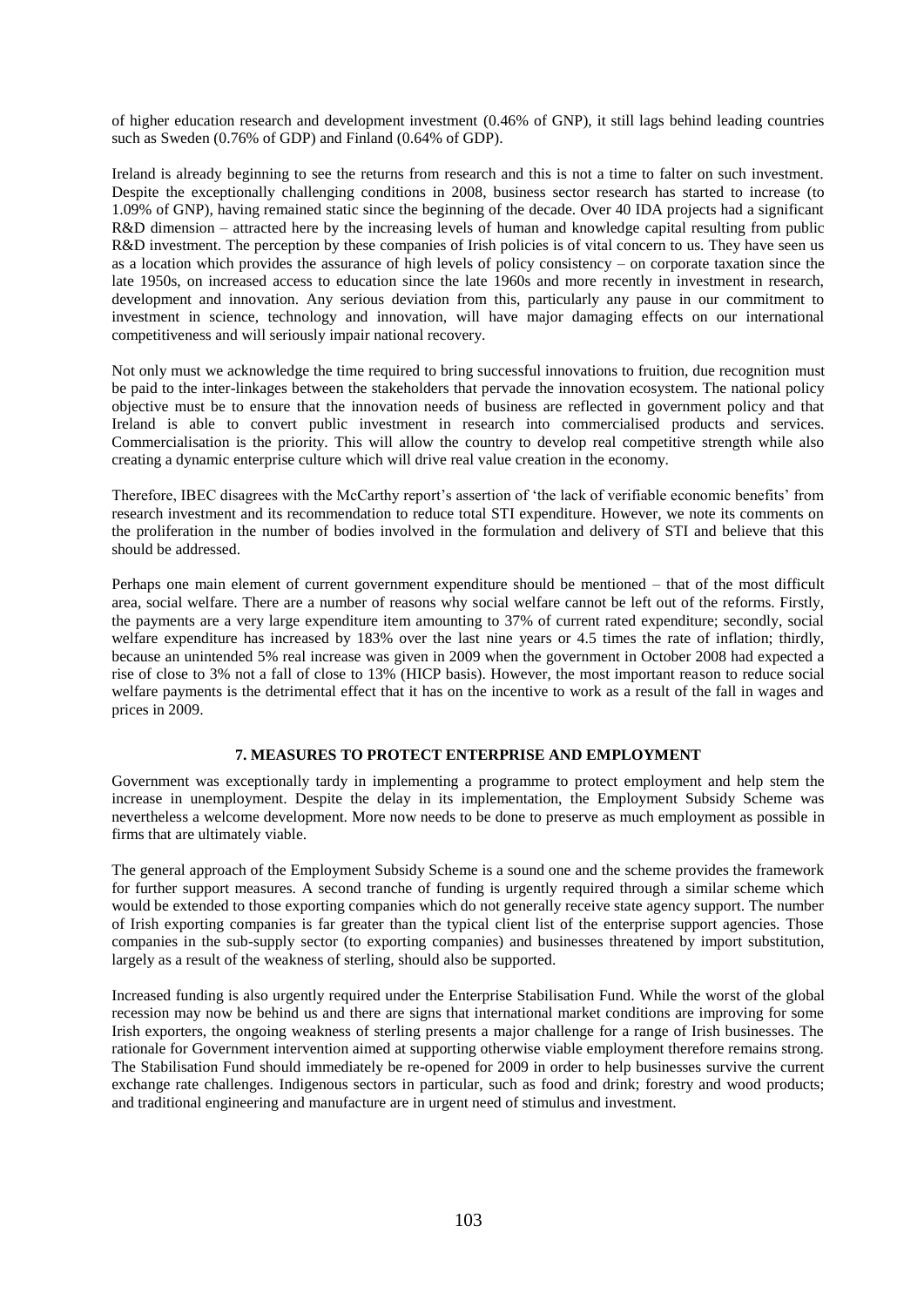## *Trade credit insurance*

There are significant problems with the availability of short-term credit insurance cover in the private market as a result of the economic/credit crisis. This was acknowledged by the introduction by the European Commission of the Temporary Framework for Member States to tackle the effects of the credit squeeze on the real economy in December 2008 which amongst other things led to the approval of a number of government backed National Export-Credit Insurance schemes.

Amongst the problems faced by exporters are:

- Policy holders are paying an increased premium for an inferior product-coverage reductions of up to 40- 50% on individual risks are common
- Lack of cover is impacting on sales decisions by companies and hence overall exports
- Foreign competitors are taking business because they have cover as a result of state backed schemes in their countries
- Lack of cover has the potential to impact on working capital facilities depending on arrangements with  $\bullet$ banks

National short term export credit insurance schemes have received state aid approval from the European Commission in the following countries - Hungary, Luxembourg, Denmark, Finland, Germany and most recently Netherlands (October  $2<sup>nd</sup>$ ) and France (October  $5<sup>th</sup>$ ). The UK has introduced a domestic scheme (effectively placing Irish exports that go there at a competitive disadvantage) and is also examining the feasibility of a short term export credit scheme.

Since early this year the Government has deliberated on the matter, commissioning reports from Forfás and more recently KPMG. The EU Commission"s December paper on temporary state aid measures has simplified approval mechanisms for Government support for export credit insurance. There is therefore no significant obstacle to the Irish Government providing a guarantee scheme for export credit insurance and the Government must introduce a scheme to provide short-term export-credit insurance cover to Irish companies, faced with the unavailability of private insurance cover, for financially sound transactions.

### *State Aid*

The Commission has raised the individual enterprise limit for de minimis aid grants from  $\epsilon$ 200,000 over three years (equivalent to  $\epsilon$ 66,666 per annum) to  $\epsilon$ 500,000 over 2009 and 2010 (equivalent to  $\epsilon$ 250,000 per annum). The temporary framework itself is underpinned by Article 87 of the Treaty of Rome and in particular Section 3(b) which indicates that the provision of state aid to remedy a serious disturbance in the economy of a member state may be considered to be compatible with the common market.

The existing provisions of December's temporary framework refer to the credit squeeze effects on the real economy. They do not take account of the serious disturbance caused by the 30% shift in the value of sterling on Irish exporters. As a result the de minimus levels are insufficient to offset the serious disturbance caused by sterling weakness, over and beyond the credit crunch. The levels need to be raised significantly through a targeted support measure to allow grants for significant productivity enhancement measures by export manufacturing companies with a high level of exposure to the sterling area.

### *Creating new employment*

Creating new employment is also a priority. The temporary state aid framework introduced by the EU Commission for 2009 and 2010, presents the opportunity to incentivise enterprises to employ those currently on the Live Register. The plague of long-term unemployment is fresh in all our memories and the experiences of the 1980s must not be repeated. The most urgent priority for all stakeholders in the Irish economy must be to get Ireland working again. Unless ambitious measures are taken now there is a real danger that structural unemployment could persist for a decade or so. IBEC urges Government to urgently introduce a stimulus for employment creation for those on the Live Register through a employer PRSI offset to otherwise.

### *Graduate internship programme*

IBEC is concerned that Ireland"s highly qualified graduates will eventually emigrate or that their skills will atrophy, leaving a skills shortfall in the labour market for the medium term. The FÁS pilot Work Placement Scheme for graduates announced in April is a welcome step. However the scheme is confined to those who have graduated prior to 2009 and is restricted to six months work experience. Participating employers must also be able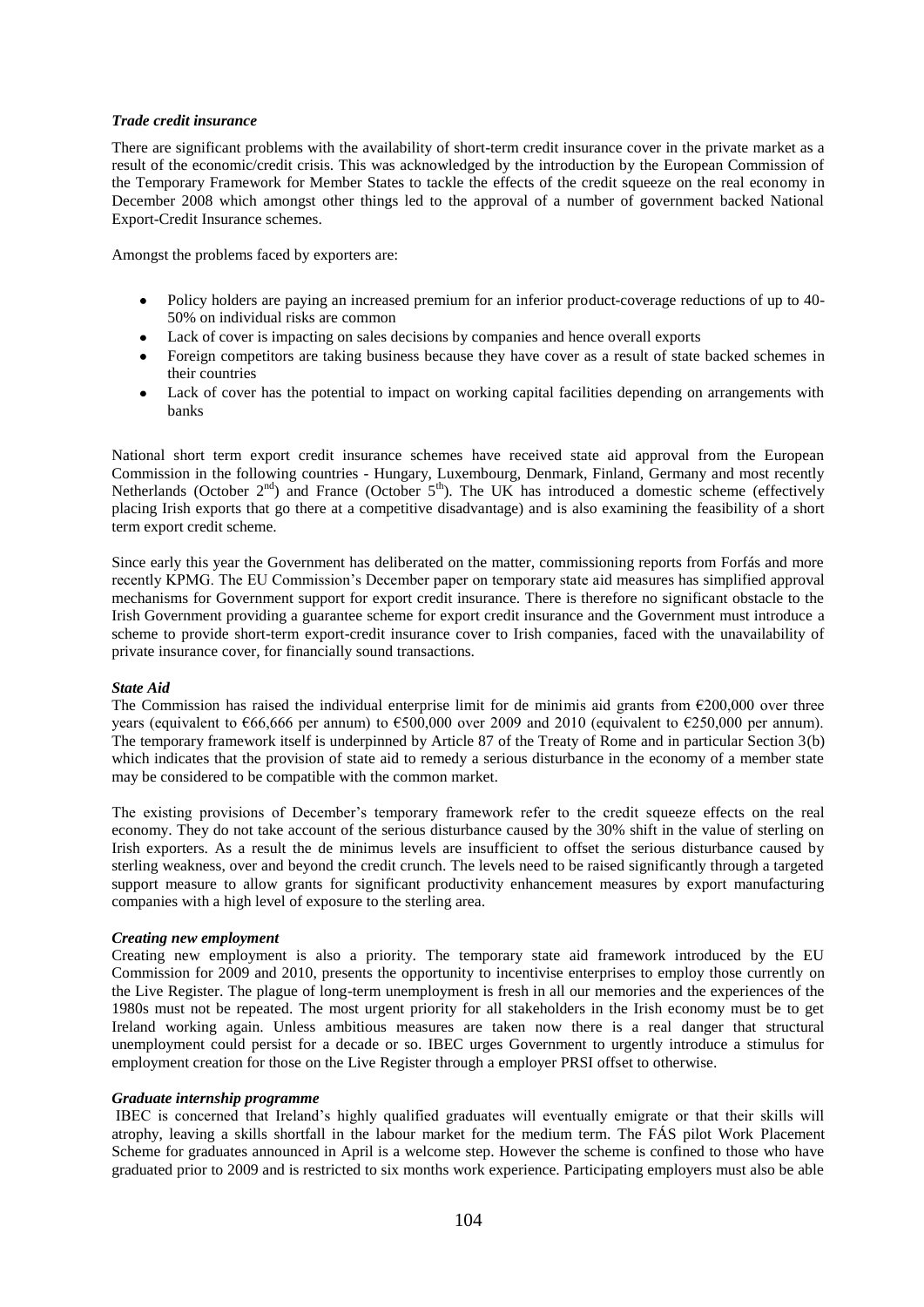to demonstrate that they have not implemented any redundancies (whether compulsory or voluntary) in the previous six months.

The scale of this scheme is far too limited to tackle the growing number of graduates entering the labour market. We estimate that there will be in the range of 15,000-18,000 additional new graduates looking for work in Ireland in the coming months. It is vital that Government expands this scheme to incorporate some of them. We would also suggest that the present term of six months is too short and the blanket no-redundancy requirements are too restrictive. It should be possible to develop a scheme that minimises displacement and is flexible enough to appeal to companies of different size and circumstances.

The reality is that many companies are prepared to offer internships as part of their social commitment, as well as offering the possibility of identifying and eventually recruiting new talent. An IBEC pilot scheme, with defined learning outcomes for the intern, has received favourable reaction from member organisations. The Confederation has recommended that, where possible, these placements should be paid internships. Some companies are also uncomfortable with offering an "unpaid" internship. However they would require support if the graduate were to be remunerated. This support could come in the form of assistance through the social welfare system or alternatively through a dedicated bursary system for graduate internships.

## **8. RESTORING COMPETITIVENESS IS KEY**

Finally, restoration of stability to the public finances requires adjustments to other parts of the economy to bring back the balance that existed around the turn of the decade. We must restore the contribution of the traded sector to economic growth that pertained in the 1990s. A major element in achieving this is to recognise the magnitude of the loss of competitiveness that has taken place since 2000. Arguably, Ireland entered the single currency at an exchange rate possibly 10% more competitive than fundamentals suggested; in part this was the result of Ireland"s experience in 1992/93 of coping with a sterling devaluation which resulted in the eventual devaluation of the Irish pound.

Dr Heiner Flassbeck<sup>2</sup> had warned a sceptical meeting of IBEC's Economics and Taxation Policy Committee in August 1998 that Ireland"s entry into the euro currency at a super competitive rate would inevitably result in a period of high wage inflation as the effective exchange rate adjusted to the level warranted by economic fundamentals. He warned that the difficulty would be in failing to control an overshoot and becoming seriously uncompetitive. In such an event and in the absence of negotiated wage reductions, a return to a competitive economy would come about through high unemployment, which would force down relative wage differentials. How right he was to be concerned about a period of inflation and the resultant loss of competitiveness; his warnings on the need for nominal wage reductions are equally prescient. The following chart and graph demonstrate the extent of our loss of relative competitiveness.

|             | 2000   | 2008   | % change |
|-------------|--------|--------|----------|
| Netherlands | 36,835 | 49,036 | 33.1     |
| Ireland     | 30,343 | 46,577 | 53.5     |
| Germany     | 37,909 | 43,571 | 14.9     |
| $EU-15$     | 33,178 | 39,922 | 20.3     |

| <b>Figure 5: Labour Costs</b> |  |  |
|-------------------------------|--|--|
|-------------------------------|--|--|

 $\overline{a}$ 

 $<sup>2</sup>$  Dr Heiner Flassbeck, Head of the Research Department in Deutsche Institut Fur Wirtschaftsforrschung (DIW) addressed the</sup> IBEC Economics & Taxation Policy Committee on  $26<sup>th</sup>$  August 1998 to develop some new economic thinking appropriate to the new economic order of the Euro.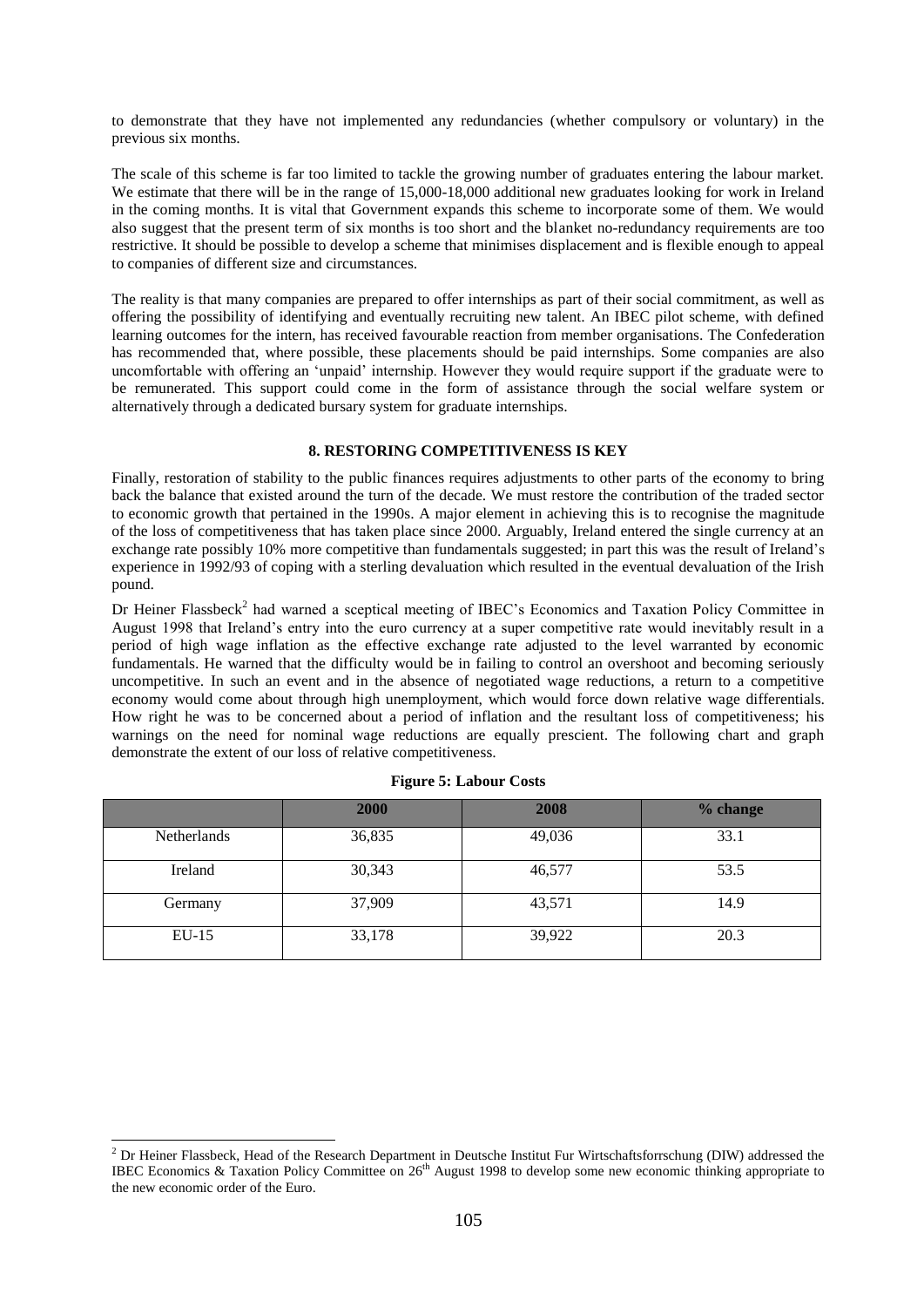



Although competitiveness is far more than labour cost differentials, they do play an important part in influencing the cost of all goods and services which feed into final prices of traded goods and services. It is clear that a wide gap has opened up in Ireland"s relative competitiveness that will be addressed either by policy induced restraint or market forces. Without such a correction, unemployment will remain persistently high. This would result in increased budgetary pressures through lost taxation and higher social welfare costs, which would make consolidation of the public finances even more difficult to achieve.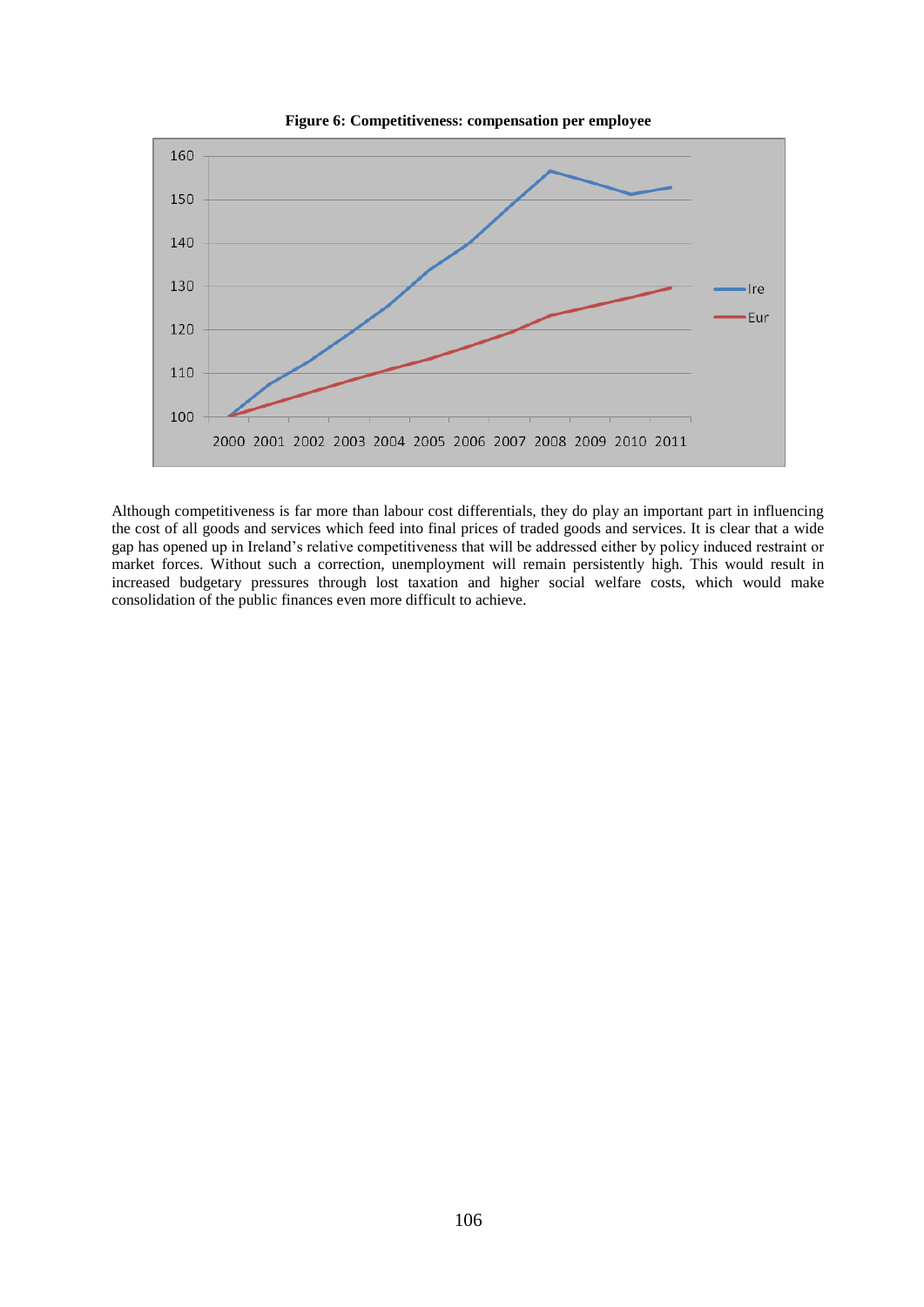## **REFERENCES**

Alesina, Alberto and Perotti (1995), Reducing Budget Deficits in 1994-95 Discussion Paper Series, September 1995, No. 759

[http://academiccommons.columbia.edu/assets/files/download.php?pid=ac:100230&filename=econ\\_9495\\_759.pdf](http://academiccommons.columbia.edu/assets/files/download.php?pid=ac:100230&filename=econ_9495_759.pdf)

Department of Finance: Budget 07, <http://www.budget.gov.ie/Budgets/2007/2007.aspx> Budget 08,<http://www.budget.gov.ie/Budgets/2008/2008.aspx> Budget 09,<http://www.budget.gov.ie/Budgets/2009/2009.aspx>

Department of Finance (2009a): *Supplementary Budget 09, Macroeconomic and Fiscal Framework 2009-2013*  [http://www.budget.gov.ie/Budgets/2009Supp/Documents/Macroeconomic%20and%20Fiscal%20Framework%20](http://www.budget.gov.ie/Budgets/2009Supp/Documents/Macroeconomic%20and%20Fiscal%20Framework%202009-2013.pdf) [2009-2013.pdf](http://www.budget.gov.ie/Budgets/2009Supp/Documents/Macroeconomic%20and%20Fiscal%20Framework%202009-2013.pdf)

Department of Finance (2009b): *Pre Budget Outlook*, November 2009, page 27 <http://www.finance.gov.ie/documents/publications/prebudget09/PBOfinal.pdf>

Department of Finance (2009c) *Budgetary and Economic Statistics*, September 2009 <http://www.finance.gov.ie/documents/publications/other/2009/BES2009.pdf>

European Commissions (2009): *IRELAND - Commission assessment in relation to the Commission recommendation for a Council recommendation under Article104(7) of the Treaty*, Brussels, 11 November 2009 at: [http://ec.europa.eu/economy\\_finance/publications/publication16235\\_en.pdf](http://ec.europa.eu/economy_finance/publications/publication16235_en.pdf)

Fitz Gerald, John (2009) "Fiscal Policy for Recovery," ESRI Working Paper No. 326, October 2009

Henriksson, Jens, Bruegel (2007), "Ten Lessons about Budget Consolidation," Breugal Essay and Lecture Series

Honohan, Patrick (2009) ESRI/ Foundation for Fiscal Studies Budget Perspectives Conference Opening Address

IBEC, (2009a), *Pre Budget Submission 2010* [http://www.ibec.ie/0/Budget\\_submission\\_2010](http://www.ibec.ie/0/Budget_submission_2010)

IBEC (2009b), *Submission to the Joint Committee on Finance and the Public Service* [http://www.ibec.ie/0/McCarthy\\_report\\_analysis](http://www.ibec.ie/0/McCarthy_report_analysis)

IBEC (2009c), "Active Labour Market Programmes", Submission to the Department of *An Taoiseach:*  [http://www.ibec.ie/0/labour\\_market](http://www.ibec.ie/0/labour_market)

Lane, Philip R. (May 2009), "Current Challenges for Irish Fiscal Policy" [www.irisheconomy.ie/Notes/IrishEconomyNote3.pdf](http://www.irisheconomy.ie/Notes/IrishEconomyNote3.pdf)

McCarthy, Colm (2009), "Report of the Special group on Public Service Numbers and Expenditure Programmes," Department of Finance<http://www.finance.gov.ie/documents/pressreleases/2009/bl100vol1.pdf>

OECD (2009) *Economic Surveys Ireland Volume 2009* 17 November 2009 <http://www.oecd.org/eco/surveys/ireland>

OECD (2007) "**Fiscal Consolidation: Lessons from Past Experience,'** *OECD Economic Outlook*, Volume 2007 Issue 1. **Chapter 4.** <http://www.oecd.org/dataoecd/21/33/38628499.pdf>

Suonperä, Reetta (2009) Lessons for Ireland from the Finnish Crisis, Dublin Economics workshop, Kenmare [http://www.ibec.ie/0/Suonpera\\_Kenmare\\_paper\\_2009](http://www.ibec.ie/0/Suonpera_Kenmare_paper_2009)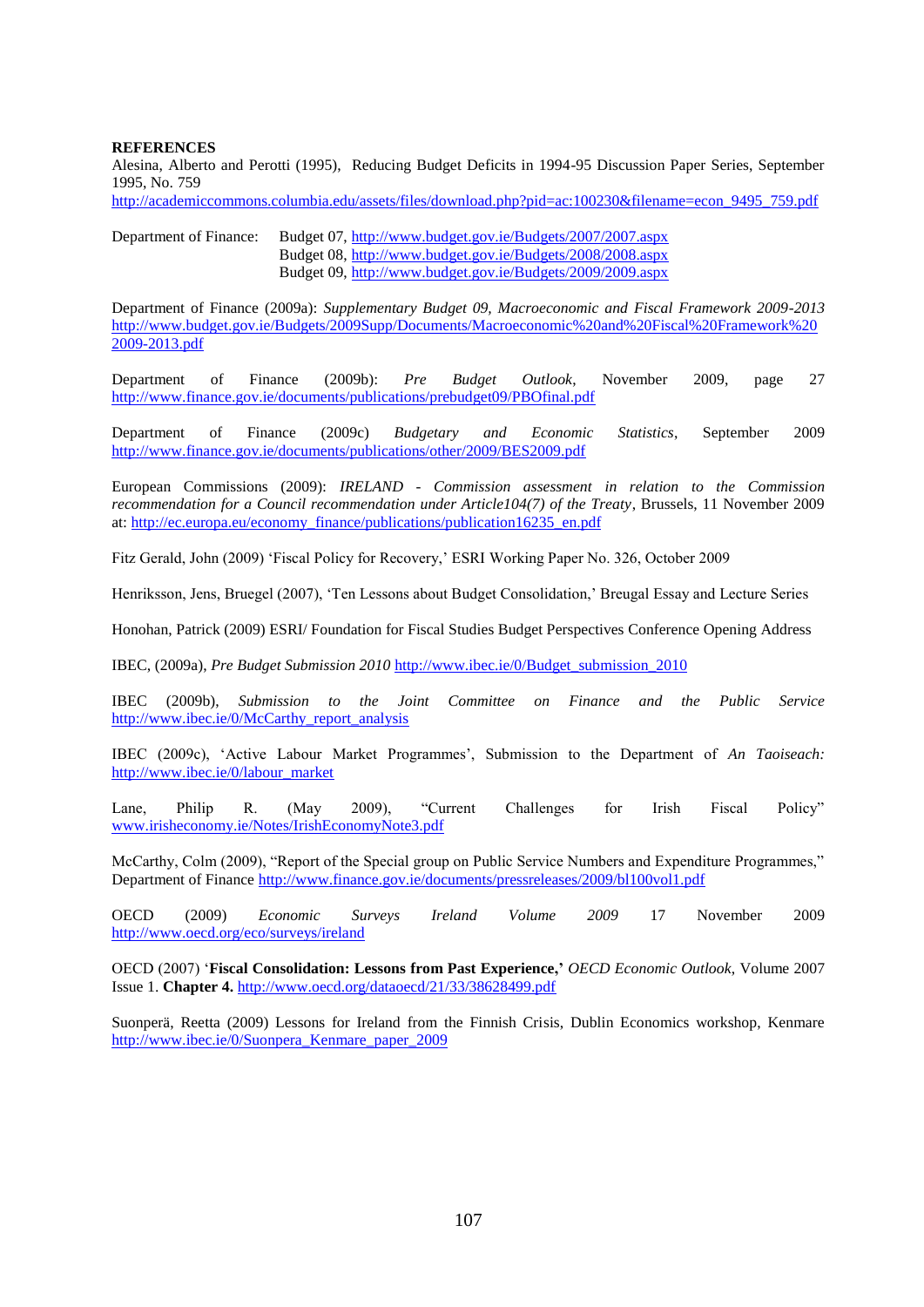#### **SYMPOSIUM DISCUSSION**

**Don Thornhill:-** Successive policy reports (going back to if I recall correctly to NESC reports in the 1970s, led by Louden Ryan - and maybe further back) have emphasised the important distinction between the externally traded and non-traded sectors of the economy in respect of the design of policy incentives. In particular reports, such as those of the two Commissions on Taxation and those of the National Competitiveness Council, have called for the elimination of tax concessions which benefit the non-traded sector - in particular building and construction. Yet this advice has been overlooked by policy makers. We heard this evening from the presentations from Colm, Blair and David just how damaging the overheating of the construction industry was for our economic competitiveness and welfare. Much of this overheating was driven by tax incentives for non-traded activities such as the construction of car parks, hotels, housing and nursing homes. Short of a constitutional amendment have the panellists any suggestions as to how legislative or procedural constraints could be placed on the political recourse by our political leaders to providing what are essentially distortionary taxation incentives to non-traded economic activities particularly in building and construction?

**Sean Barrett:** I support the members who have thanked our speakers for their presentations. We are also indebted to the Society for organising the discussion of this most important topic.

The rigidity of the parliamentary whip system, referred to by Dr Hardiman, contrasts with a rare occasion twenty five years ago when a parliamentary revolt stopped emergency legislation to imprison, fine heavily and withdraw the travel agent"s licence in the case of persons charging too little for airline tickets. The peculiar circumstances were the expulsion earlier of Mr Desmond O"Malley from the Fianna Fáil parliamentary party but not from the party as a whole. There was also considerable concern at the high cost of access transport to this outer offshore island and that the Department was a "downtown office" of Aer Lingus and an example of regulatory capture. The parliamentary revolt of 1984 was a huge success. Fares fell by over 50% on the first day of price competition and new market entry on the Dublin-London route and have continued to fall in real terms. The Aer Lingus which the disputed legislation was designed to protect had 2.2m passengers. This year the four Irish airlines will have almost 80m passengers. One must credit in this case the minister who had the courage to change his mind, the late Jim Mitchell. More parliamentary revolts are required.

The 1984 aviation experience also indicates a need for greater economic expertise in large spending departments such as transport in this example, but also in health, education, industry and agriculture. The lack of economic expertise in these departments has been exacerbated by the creation of several hundred quangos. These become independent of their parent departments by setting up public relations sections with the object of increasing their budgets and HR sections which divide the economic rents among the staff. The Department of Finance must reassert a leadership role over the spending departments and agencies in order to impose a value for money culture, sadly lacking throughout this decade.

Colm McCarthy"s statement that "cost benefit in Ireland has become a branch of the public relations industry" is, of course, true. Where neither the Department of Finance nor the spending departments or agencies carry out these analyses in the public sector, and the banks did not do project appraisals in the private sector, it is hardly a surprise that we have an economy in its present mess. Transport 21, published in November 2005, failed to publish any costings for the individual projects but claimed that the lot could be delivered for  $\epsilon$ 34.4 billion and assumed without analysis that there would be at least that amount of benefits. The  $\epsilon$ 6 billion national roads programme commenced in 2000, increased its cost to €18 billion by 2003 and half the projects were incomplete by the end of the NDP in 2006. The ability of the construction sector to wreck the wider economy was seen first in the Public Capital Programme before it struck the housing market but the lesson was not learned.

In the immediate term, the PCP must be scaled down. Mr McCarthy"s Table 1 estimates that 2013 GDP will be 29% less than the volumes assumed in the current NDP. We will therefore "need" far less capital investment than if the economy had continued to grow. The national roads programme should be dramatically reduced when the intercity motorway programme is completed shortly. The two Dublin underground railways should be scrapped immediately. The Airport Metro will be slower to the airport than the present unsubsidised private bus services to the airport and Swords using the Port Tunnel and the widened M50. The east-west underground DART to link with the Airport Metro at St Stephen's Green is a wasteful duplication of the existing resleepered and resignalled double track heavy rail connection between Connolly and Heuston Platform 10, the Point-Connolly-Heuston Luas light rail line, and the Liffey quays quality bus corridors between Heuston and the city centre. No economic assessment of either underground rail project has been undertaken. The planning system is apparently happy to sanction projects on technical feasibility alone without any economic analysis.